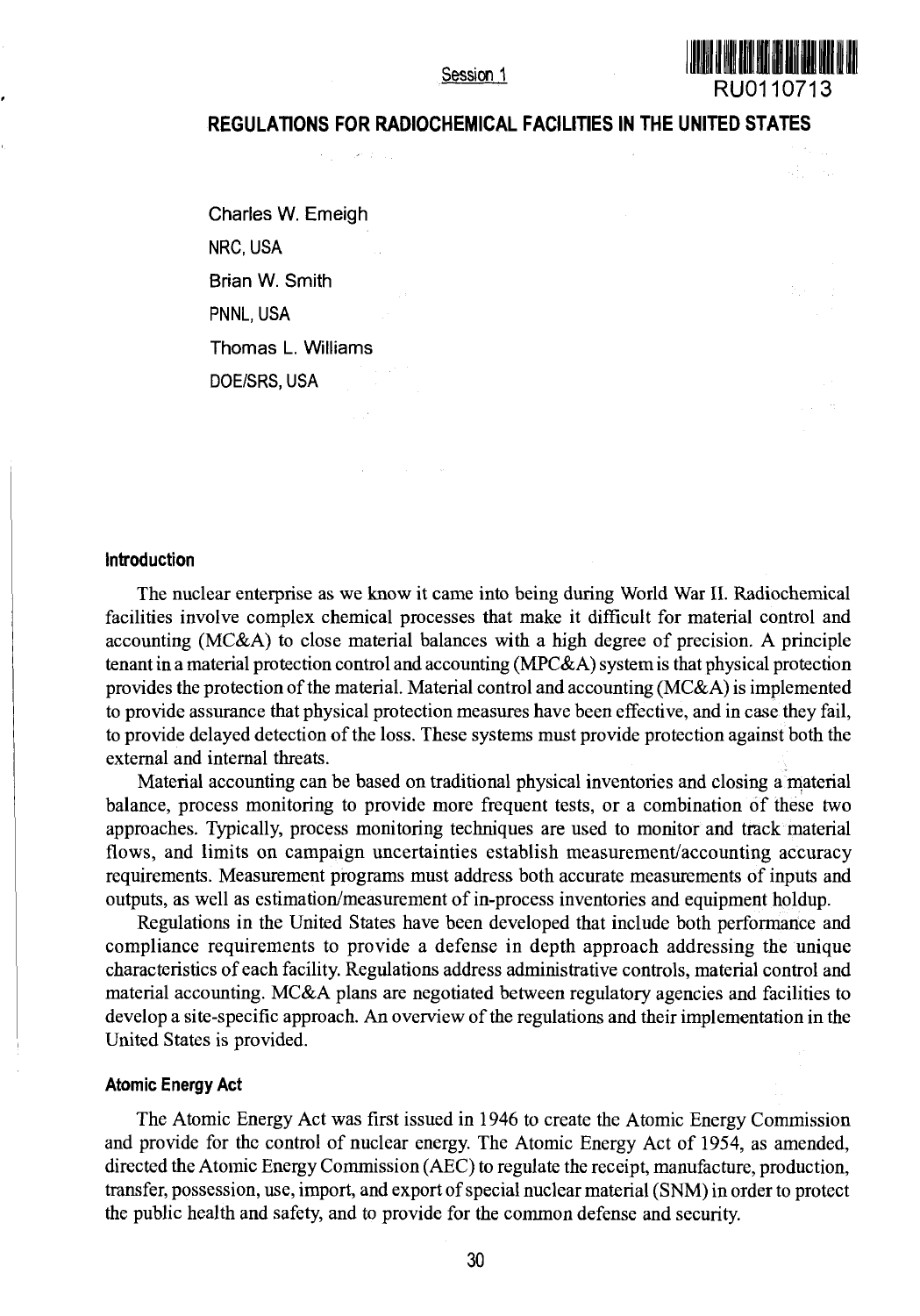#### General Aspects of the State System of NMC&A

The Energy Reorganization Act of 1974 separated functions for the oversight and regulation of the licensed facilities and provided a distinction between government owned nuclear materials and private owned nuclear'materials. The licensing and related regulatory functions were transferred to the Nuclear Regulatory Commission (NRC). The NRC regulations are issued as law in the Code of Federal Regulations. Other functions were assigned to the Department of Energy, as well as oversight of facilities operated for the its defense missions for nuclear material production, processing, and use. The DOE requirements are issued as DOE Orders.

#### **DOE Orders**

The DOE requirements for Safeguards and Security are contained in the 5630 series of the DOE the Orders. DOE Order 5633.3B contains the primary requirements for material control and accounting. Other Orders in this series address such topics as inspections and assessments and reporting to the national accounting data base. The requirements in DOE Order 5633.3B are subdivided into three functional areas: 1) Program Administration, *2)* Material Accounting, and 3) Material Control. Each section contains a combination of compliance and performance requirements.

The Program Administration element of MC&A includes those functions that, while not a direct element of protecting and accounting for nuclear materials, are essential for the MC&A program to perform well. The elements include having documented plans and procedures, training, and a system of internal reviews and assessments to ensure that the program performs as intended.

The Material Accounting element includes those functions necessary to account for the nuclear material and report on its status. The functions are: an accounting system, a physical inventory program, measurements and an associated measurement control program, material transfers, and documentation and reporting.

The Material Control element includes those functions to provide for timely detection. Those functions are: access control, material surveillance, material containment, and detection elements.

DOE has developed a wide variety of guidance documents and training programs to assist sites in developing programs to meet the individual elements of the requirements in the DOE Orders. These included such document are standard formats for MC&A Plans, technical procedures, and technology evaluations, such as for measurements or tamper-indicating devices.

#### **NRC Regulations**

The principle requirements for the material control and accounting at licensed facilities are found in Title 10, Code of Federal Regulations, Part 70 (10 CFR 70), "Special Nuclear Material" and Part 74 (10 CFR Part 74), "Material Control and Accounting of Special Nuclear Material. "The requirement in 10 CFR Part 70 were promulgated by the NRC following the Energy Reorganization Act of 1974. These regulations focus on periodic physical inventories and closing a material balance to determine a plant-wide inventory difference (ID) and its associated uncertainty. Some facilities with complex chemical processes were having difficulties in conclusively resolving large inventory differences. A Task Force was established to review MC&A performance at the various facilities and make recommendations to provide greater assurance that nuclear materials have not been diverted (USNRC 1978). Feasibility studies were conducted at several facilities to gain experience and identify specific procedures that might be used. A set of reform amendments were drafted for facilities processing significant quantities of plutonium and highly enriched uranium and issued for review and comment.

The reform amendments were issued for implementation in 1987 as 10 CFR Part 74 Subpart E, along with guidance documents to assist licensees in complying with the new requirements.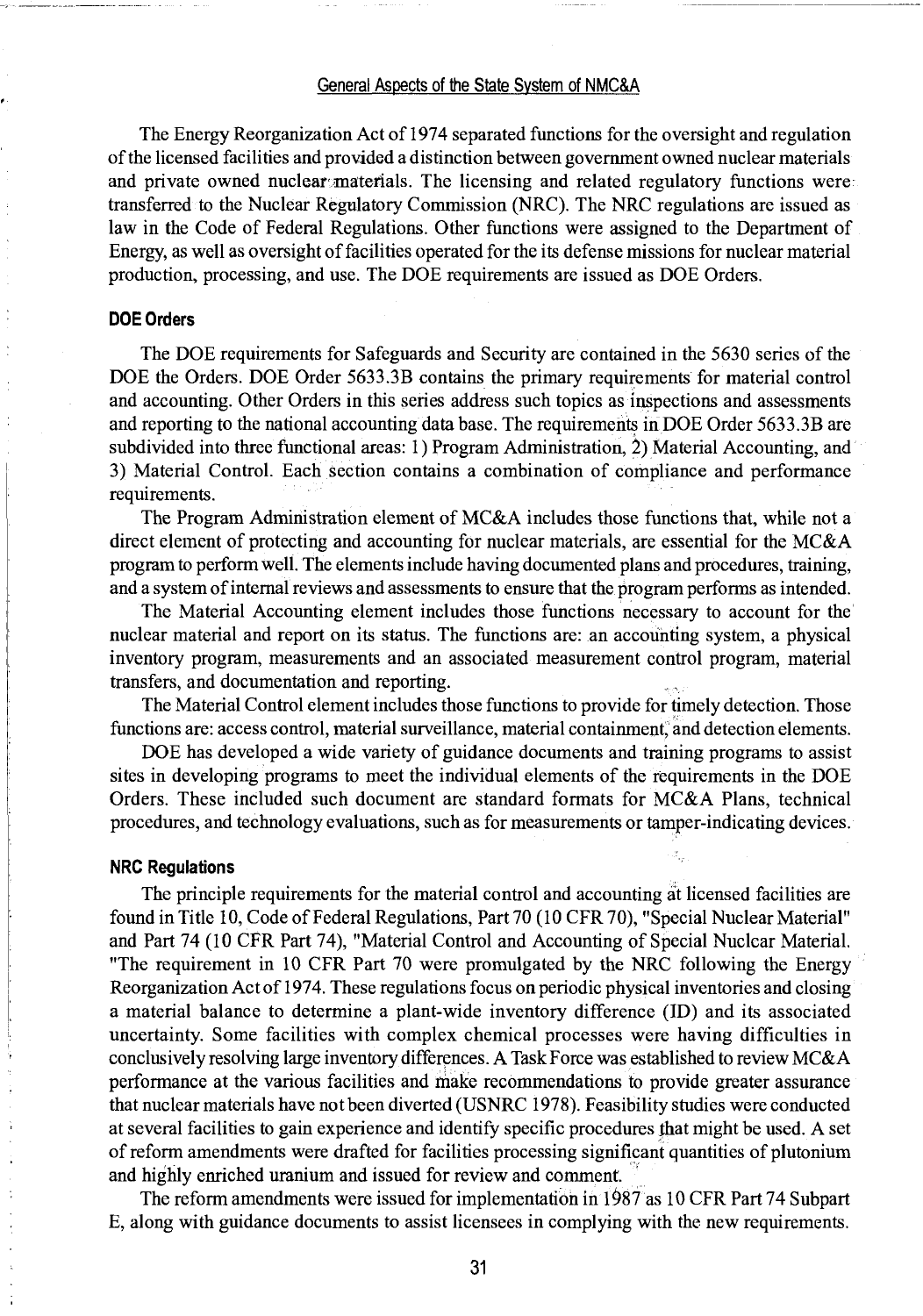## Session 1

These Reform Amendments are a performance-oriented regulation that emphasizes timely detection of nuclear material losses and provides more conclusive resolution of discrepancies. This is accomplished by taking advantage of process controls, production controls, and quality controls already in place. The regulations in Subpart E were divided into process monitoring, item monitoring, alarm resolution, and quality assurance and accounting. Goals and system capabilities were specified, and licensees then developed specific methods to achieve them.

The requirements separate items facilities from bulk handling facilities. Item monitoring defines units with unique characteristics such that removal of nuclear material would be apparent. The intent of this requirement is to ensure timely plant-wide detection of the loss of items that amount to a goal quantity of nuclear material. To achieve this capability, the licensee is expected to verify the presence and integrity of selected SNM items on a periodic basis. The required frequency of tests for missing items is graded according to the relative attractiveness of the material type in the item, the ease with which the item could be diverted without being observed, and the degree of surveillance and containment provided for by the physical security. If SNM is not tamper-saved, stored in a vault, or permanently CAA that provides protection at least equivalent to tamper-saving, encapsulated, or in samples containing less than a threshold amount, it is not considered an item and the SNM is subject to the in-process control requirements for bulk material.

The goal of the quality assurance and accounting requirements in 10CFR Part 74 is to assure that the MC&A system is performing as intended. Because the requirements in Part 74 are performance oriented, each facility must implement a management structure that provide clear lines of responsibilities and a system of checks and balances. Quality assurance requirements address management structure, personnel qualification and training, measurement control, physical inventories, internal controls, and accounting.

#### **NRC Guidance Documents**

The principal requirements with respect to SNM licensing are found in Title 10, Code of Federal Regulations, Part 70 (10 CFR Part 70), "Special Nuclear Material" and Part 74 (10 CFR Part 74), "Material Control and Accounting of Special Nuclear Material. "Paragraph (b) of §70.22 of 10 CFR Part 70 specifies that special nuclear material control and accounting (MC&A) information must be provided in a license application to show how compliance with the fundamental nuclear material control requirements of §70.58, §74.31, §74.33 or §74.51 will be accomplished. The NRC issued guidance documents to suggest a standard format and content for use in preparing material control and accounting plans. One example is NUREG-1280, Standard Format and Content Acceptance Criteria for the Material Control and Accounting (MC&A) Reform Amendment, issued for the requirements for facilities with significant quantities of Strategic Special Nuclear Material in Subpart E of 10 CFR Part 74. These guidance documents typically provide an intent and scope statement for each requirement and the acceptance criteria that will be used by the NRC in evaluating the adequacy of submitted plans.

The NRC has also issued other guidance and reference documents focusing on specific aspects of MC&A. For example, *Statistical Methods for Nuclear Materials Management* (1988) was issued to assist licensees in choosing statistical methods for specific applications and address both the general background and specific examples.

#### **international Safeguards**

The United States is party to the Nonproliferation Treaty. The United States negotiated an agreement with International Atomic Energy Agency (IAEA) for the application of international safeguards in the US, which was signed in 1980. The requirements for international safeguards